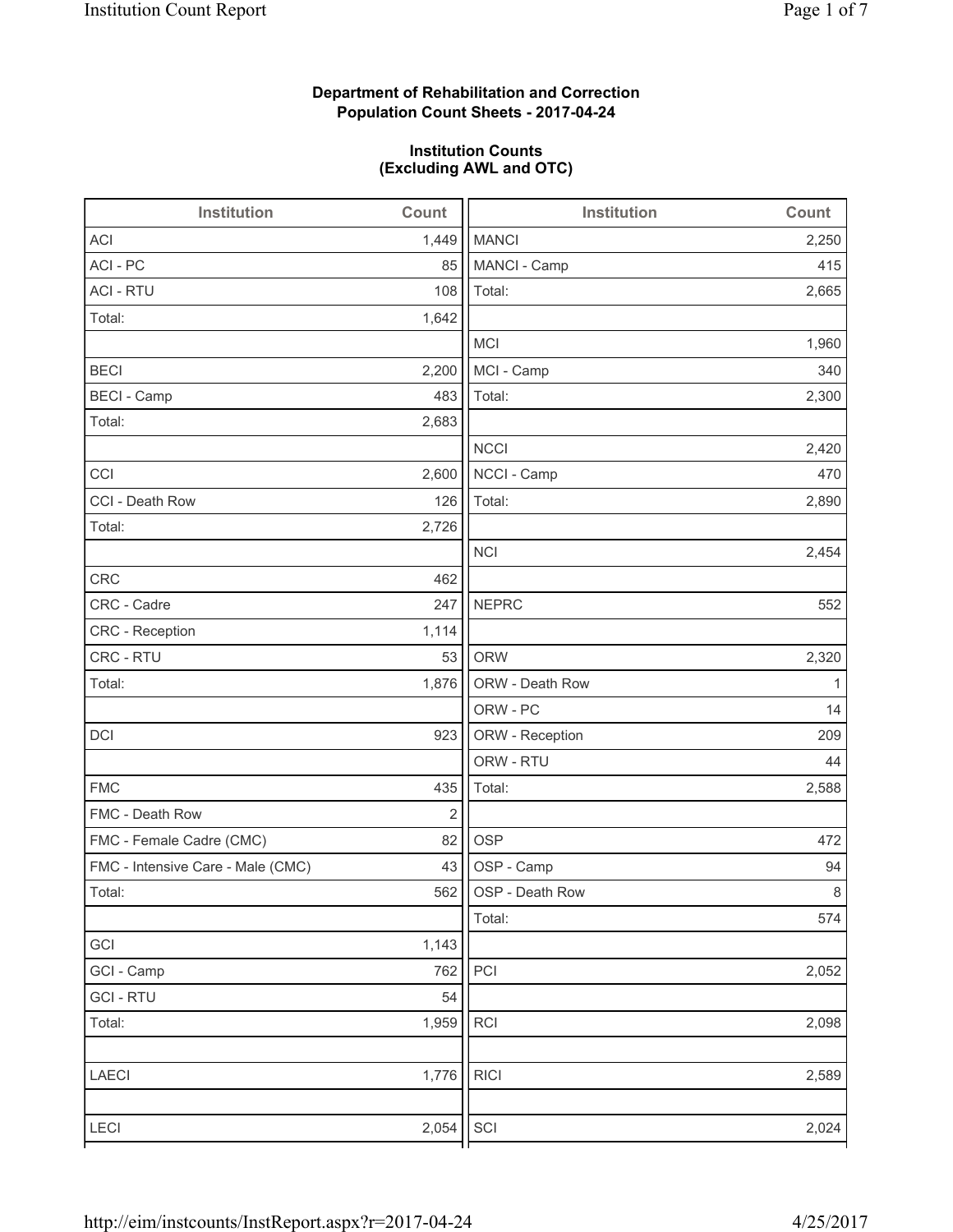| LECI - Camp              | 157   |                  |                          |        |
|--------------------------|-------|------------------|--------------------------|--------|
| Total:                   | 2,211 | <b>SOCF</b>      |                          | 1,230  |
|                          |       | SOCF - RTU       |                          | 59     |
| <b>LOCI</b>              | 2,230 | Total:           |                          | 1,289  |
|                          |       |                  |                          |        |
| <b>LORCI</b>             | 241   | <b>TCI</b>       |                          | 1,085  |
| LORCI - Cadre            | 154   | TCI - Camp       |                          | 456    |
| <b>LORCI - Reception</b> | 1,029 | Total:           |                          | 1,541  |
| Total:                   | 1,424 |                  |                          |        |
|                          |       | <b>TOCI</b>      |                          | 920    |
| <b>MACI</b>              | 1,043 | <b>TOCI - PC</b> |                          | 91     |
| MACI - Minimum           | 1,297 | Total:           |                          | 1,011  |
| Total:                   | 2,340 |                  |                          |        |
|                          |       | <b>WCI</b>       |                          | 1,152  |
|                          |       | <b>WCI-RTU</b>   |                          | 87     |
|                          |       | Total:           |                          | 1,239  |
|                          |       |                  |                          |        |
|                          |       |                  | <b>Total Population:</b> | 50,218 |

\* The Total Population includes 30 Offenders with Reason Codes 30 & 31. \*\* The Total Population includes 40 Offenders with Reason Code 0A.

# **Male Population by Security Level (Include AWL and Exclude OTC)**

| <b>Security Level</b>  |                   | <b>Body</b> | <b>AWL</b> | $(-OTC)$     | <b>Total</b> |
|------------------------|-------------------|-------------|------------|--------------|--------------|
| Total Level 5          |                   | 93          |            |              | 93           |
| Total Level 4          |                   | 2,012       | 29         | 19           | 2,022        |
| Total Level 3          |                   | 11.905      | 174        | 132          | 11,947       |
| Total Level 2          |                   | 16,052      | 238        | 171          | 16,119       |
| Total Level 1          |                   | 15,776      | 191        | 92           | 15,875       |
| <b>Total Death Row</b> |                   | 137         |            | $\mathbf{0}$ | 138          |
|                        | <b>Total Male</b> | 45,975      | 634        | 415          | 46,194       |

## **Female Population by Institution (Include AWL and Exclude OTC)**

| $(II)$ . The contract $I$ is the contract $I$ is the contract of $I$ |             |            |          |              |  |
|----------------------------------------------------------------------|-------------|------------|----------|--------------|--|
| Institution                                                          | <b>Body</b> | <b>AWL</b> | $(-OTC)$ | <b>Total</b> |  |
| DCI                                                                  | 923         | 10         | 8        | 925          |  |
| <b>FMC</b>                                                           | 21          |            |          | 24           |  |
| FMC - Female Cadre (CMC)                                             | 82          |            |          | 82           |  |
| <b>NEPRC</b>                                                         | 552         | 22         | 6        | 568          |  |
| <b>ORW</b>                                                           | 2,319       | 54         | 27       | 2,346        |  |
| <b>ORW - Death Row</b>                                               |             |            |          |              |  |
|                                                                      |             |            |          |              |  |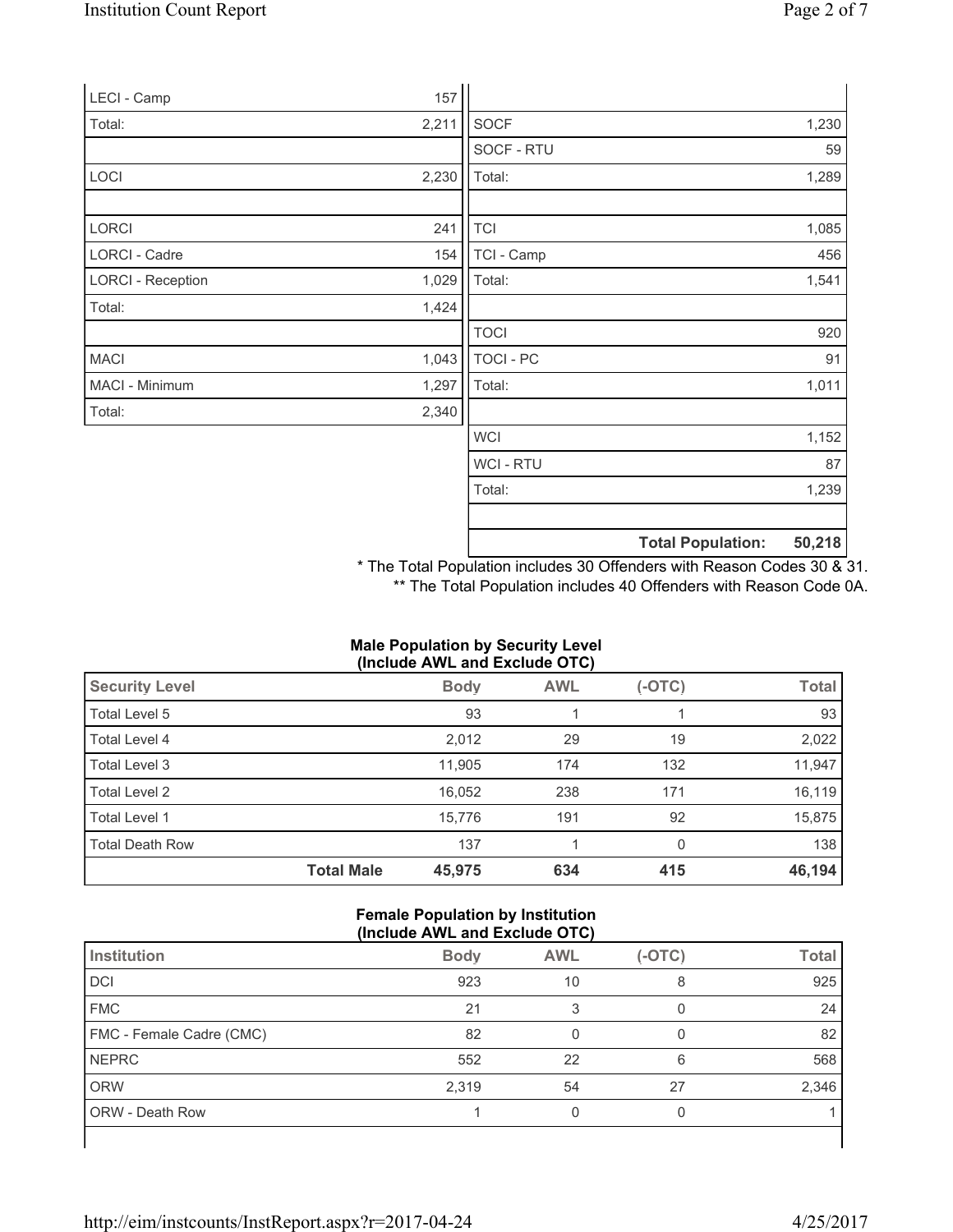| ORW - PC        |                          | 14     |     |     | 14 <sub>1</sub> |
|-----------------|--------------------------|--------|-----|-----|-----------------|
| ORW - Reception |                          | 209    |     |     | 210             |
| ORW - RTU       |                          | 44     |     |     | 44              |
|                 | <b>Total Female</b>      | 4.165  | 90  | 41  | 4,214           |
|                 |                          |        |     |     |                 |
|                 | <b>Total Population:</b> | 50,140 | 724 | 456 | 50,408          |

#### **Male Population by Institution: Security Level 5 (Include AWL and Exclude OTC)**

| Institution          | <b>Body</b> | <b>AWL</b> | $(-OTC)$ | <b>Total</b> |
|----------------------|-------------|------------|----------|--------------|
| <b>OSP</b>           | 83          |            |          | 83           |
| SOCF                 | 6           |            |          |              |
| SOCF - RTU           | ◠           |            |          |              |
| <b>TOCI</b>          |             |            |          |              |
| <b>Total Level 5</b> | 93          |            |          | 93           |

## **Male Population by Institution: Security Level 4 (Include AWL and Exclude OTC)**

| <b>Institution</b>       | <b>Body</b>         | <b>AWL</b>          | $(-OTC)$            | <b>Total</b>   |
|--------------------------|---------------------|---------------------|---------------------|----------------|
| ACI                      | $\overline{7}$      | $\mathbf{1}$        | 1                   | 7              |
| CRC                      | 20                  | $\mathsf 0$         | $\mathsf{O}\xspace$ | 20             |
| CRC - Reception          | $\mathbf{1}$        | $\mathsf 0$         | $\mathsf{O}\xspace$ | $\mathbf{1}$   |
| GCI                      | $\mathsf{O}\xspace$ | $\sqrt{2}$          | $\mathsf{O}\xspace$ | $\mathbf 2$    |
| LECI                     | 14                  | $\mathsf 0$         | $\mathbf 0$         | 14             |
| LORCI                    | 6                   | $\mathbf{1}$        | $\mathbf 1$         | $\,6\,$        |
| LORCI - Cadre            | $\mathbf 1$         | $\mathsf 0$         | $\mathsf{O}\xspace$ | $\mathbf{1}$   |
| <b>LORCI - Reception</b> | $\overline{5}$      | $\mathsf{O}\xspace$ | $\mathbf 0$         | 5              |
| <b>MACI</b>              | 38                  | $\mathbf 1$         | $\boldsymbol{0}$    | 39             |
| <b>MANCI</b>             | 23                  | $\mathbf{1}$        | $\mathbf{1}$        | 23             |
| MCI                      | $\mathbf{1}$        | $\mathsf 0$         | $\mathsf{O}\xspace$ | 1              |
| <b>NCCI</b>              | 3                   | $\sqrt{2}$          | 1                   | $\overline{4}$ |
| OSP                      | 387                 | $\mathsf 3$         | $\mathbf{1}$        | 389            |
| PCI                      | $\mathbf{1}$        | $\mathsf{O}\xspace$ | $\mathsf{O}\xspace$ | 1              |
| <b>RCI</b>               | $10$                | $\mathbf{1}$        | $\mathbf 1$         | 10             |
| <b>RICI</b>              | 8                   | $\mathsf 0$         | $\mathsf{O}\xspace$ | $\,8\,$        |
| SOCF                     | 1,221               | 13                  | 11                  | 1,223          |
| SOCF - RTU               | 52                  | $\mathsf{O}\xspace$ | $\mathsf{O}\xspace$ | 52             |
| <b>TCI</b>               | 5                   | $\mathsf{O}\xspace$ | $\mathbf 0$         | 5              |
| <b>TOCI</b>              | 183                 | $\overline{4}$      | $\sqrt{2}$          | 185            |
| <b>TOCI - PC</b>         | 17                  | $\mathsf 0$         | $\mathsf{O}\xspace$ | 17             |
|                          |                     |                     |                     |                |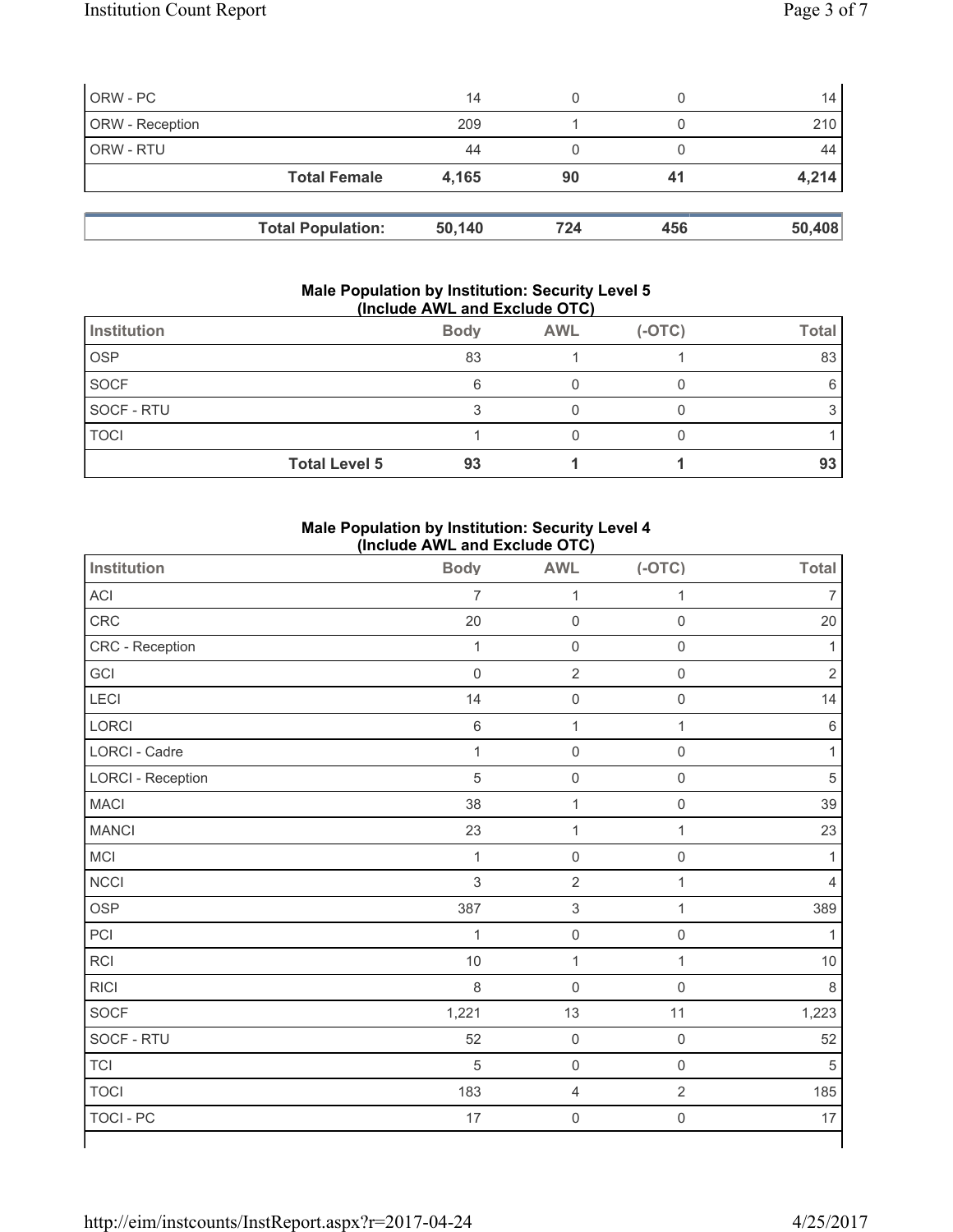| <b>WCI</b> |                      |       |    |    | ັ     |
|------------|----------------------|-------|----|----|-------|
| WCI-RTU    |                      |       |    |    |       |
|            | <b>Total Level 4</b> | 2,012 | 29 | 19 | 2,022 |

# **Male Population by Institution: Security Level 3 (Include AWL and Exclude OTC)**

| <b>Institution</b>                | <b>INCIDENT ATTLE AND EXCIDED OT OF</b><br><b>Body</b> | <b>AWL</b>          | $(-OTC)$            | <b>Total</b>              |
|-----------------------------------|--------------------------------------------------------|---------------------|---------------------|---------------------------|
| <b>ACI</b>                        | 17                                                     | $\overline{2}$      | $\mathbf 1$         | 18                        |
| ACI-PC                            | $\sqrt{2}$                                             | $\mathsf 0$         | $\mathsf{O}\xspace$ | $\sqrt{2}$                |
| <b>BECI</b>                       | $\overline{2}$                                         | $\mathsf 0$         | $\mathsf{O}\xspace$ | $\overline{2}$            |
| CCI                               | 3                                                      | $\mathsf{O}\xspace$ | $\mathsf{O}\xspace$ | $\ensuremath{\mathsf{3}}$ |
| CRC                               | 99                                                     | $\overline{4}$      | $\overline{4}$      | 99                        |
| CRC - Cadre                       | 141                                                    | $\mathsf{O}\xspace$ | $\mathsf 0$         | 141                       |
| CRC - Reception                   | 867                                                    | 24                  | 22                  | 869                       |
| CRC - RTU                         | 53                                                     | $\mathsf{O}\xspace$ | $\mathsf{O}\xspace$ | 53                        |
| CRC - Youth                       | $\mathsf 0$                                            | $\mathbf 1$         | $\mathbf{1}$        | $\pmb{0}$                 |
| <b>FMC</b>                        | $\overline{4}$                                         | $\mathbf{1}$        | $\mathbf 0$         | $\sqrt{5}$                |
| FMC - Intensive Care - Male (CMC) | $\overline{2}$                                         | $\mathsf 0$         | $\mathsf 0$         | $\mathbf 2$               |
| LAECI                             | $\mathbf{1}$                                           | $\mathsf{O}\xspace$ | $\mathsf{O}\xspace$ | $\mathbf{1}$              |
| <b>LECI</b>                       | 2,027                                                  | 11                  | 11                  | 2,027                     |
| LOCI                              | $\mathbf{1}$                                           | $\mathsf{O}\xspace$ | $\mathsf{O}\xspace$ | 1                         |
| LORCI                             | 53                                                     | 33                  | 29                  | 57                        |
| LORCI - Cadre                     | 94                                                     | $\mathsf{O}\xspace$ | $\mathbf 0$         | 94                        |
| <b>LORCI - Reception</b>          | 499                                                    | $\overline{2}$      | $\overline{2}$      | 499                       |
| <b>MACI</b>                       | 949                                                    | 12                  | 10                  | 951                       |
| <b>MANCI</b>                      | 2,198                                                  | 27                  | 20                  | 2,205                     |
| MCI                               | $\overline{4}$                                         | $\mathsf{O}\xspace$ | $\mathsf{O}\xspace$ | 4                         |
| <b>NCCI</b>                       | 11                                                     | $\mathbf{1}$        | $\mathbf{1}$        | 11                        |
| <b>NCI</b>                        | $\overline{2}$                                         | $\mathsf{O}\xspace$ | $\mathsf{O}\xspace$ | $\overline{2}$            |
| PCI                               | 31                                                     | $\overline{4}$      | $\mathbf 0$         | 35                        |
| RCI                               | 1,908                                                  | 19                  | 13                  | 1,914                     |
| <b>RICI</b>                       | 6                                                      | $\mathsf 0$         | $\mathsf{O}\xspace$ | 6                         |
| SCI                               | $\overline{4}$                                         | $\mathsf{O}\xspace$ | $\mathsf{O}\xspace$ | $\overline{4}$            |
| SOCF                              | $\overline{2}$                                         | $\mathsf{O}\xspace$ | $\mathsf{O}\xspace$ | $\overline{2}$            |
| SOCF - RTU                        | $\overline{4}$                                         | $\mathsf{O}\xspace$ | $\mathsf{O}\xspace$ | $\overline{4}$            |
| <b>TCI</b>                        | 1,037                                                  | 20                  | $\,8\,$             | 1,049                     |
| TCI - Camp                        | $\mathbf{1}$                                           | $\mathsf 0$         | $\mathbf 0$         | 1                         |
| <b>TOCI</b>                       | 597                                                    | $\overline{4}$      | $\mathfrak{S}$      | 598                       |
| <b>TOCI - PC</b>                  | 74                                                     | $\mathsf{O}\xspace$ | $\mathsf{O}\xspace$ | 74                        |
| <b>WCI</b>                        | 1,127                                                  | $\boldsymbol{9}$    | $\overline{7}$      | 1,129                     |
|                                   |                                                        |                     |                     |                           |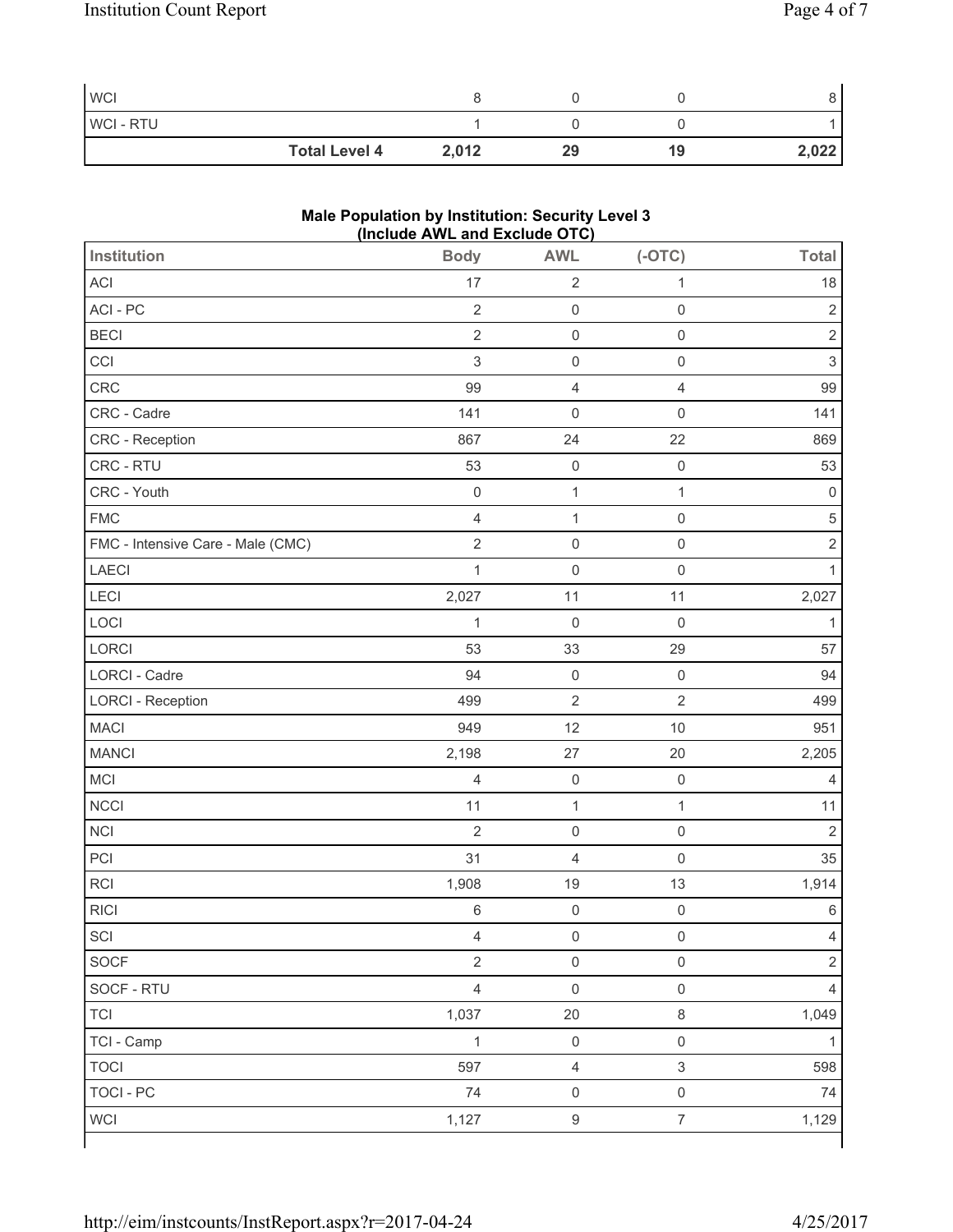| WCI-RTU |                      | 85     |     |     | 85     |
|---------|----------------------|--------|-----|-----|--------|
|         | <b>Total Level 3</b> | 11,905 | 174 | 132 | 11,947 |

# **Male Population by Institution: Security Level 2 (Include AWL and Exclude OTC)**

| <b>Institution</b>                | <b>Body</b>               | <b>AWL</b>          | $(-OTC)$            | <b>Total</b>   |
|-----------------------------------|---------------------------|---------------------|---------------------|----------------|
| ACI                               | 732                       | $\sqrt{5}$          | $\mathbf 0$         | 737            |
| ACI - PC                          | 81                        | $\mathsf{O}\xspace$ | $\mathsf 0$         | 81             |
| <b>ACI - RTU</b>                  | 76                        | $\mathsf{O}\xspace$ | $\mathbf 0$         | 76             |
| <b>BECI</b>                       | 1,412                     | 22                  | 15                  | 1,419          |
| CCI                               | 1,861                     | 15                  | 13                  | 1,863          |
| CRC                               | 157                       | $\,6\,$             | $\overline{5}$      | 158            |
| CRC - Cadre                       | 106                       | $\mathsf{O}\xspace$ | $\mathsf 0$         | 106            |
| CRC - Reception                   | 158                       | $\boldsymbol{7}$    | $\,6\,$             | 159            |
| CRC - Youth                       | $\mathsf{O}\xspace$       | $\mathbf{1}$        | $\mathbf{1}$        | $\mathbf 0$    |
| <b>FMC</b>                        | $\overline{7}$            | $\mathsf{O}\xspace$ | $\mathsf{O}\xspace$ | $\overline{7}$ |
| FMC - Intensive Care - Male (CMC) | 19                        | $\mathsf 0$         | $\mathbf 0$         | 19             |
| GCI                               | 585                       | $\mathbf 2$         | $\mathbf 1$         | 586            |
| <b>GCI-RTU</b>                    | 39                        | $\mathsf{O}\xspace$ | $\mathbf 0$         | 39             |
| LAECI                             | 1,126                     | 18                  | 17                  | 1,127          |
| LECI                              | 5                         | $\mathsf 0$         | $\mathsf{O}\xspace$ | 5              |
| LOCI                              | 1,218                     | 17                  | 13                  | 1,222          |
| LORCI                             | 124                       | 29                  | 26                  | 127            |
| <b>LORCI - Cadre</b>              | 50                        | $\mathsf{O}\xspace$ | $\mathsf{O}\xspace$ | 50             |
| <b>LORCI - Reception</b>          | 338                       | $\overline{2}$      | $\sqrt{2}$          | 338            |
| MACI                              | 56                        | $\mathsf{O}\xspace$ | $\mathsf{O}\xspace$ | 56             |
| <b>MANCI</b>                      | $6\,$                     | $\mathbf{1}$        | $\mathbf{1}$        | $\,6$          |
| MCI                               | 1,478                     | 16                  | $\,8\,$             | 1,486          |
| MCI - Camp                        | 1                         | $\mathsf{O}$        | $\mathsf{O}\xspace$ | $\mathbf{1}$   |
| NCCI                              | 1,415                     | 15                  | 13                  | 1,417          |
| <b>NCI</b>                        | 1,710                     | 29                  | 21                  | 1,718          |
| PCI                               | 688                       | 18                  | $\,6\,$             | 700            |
| <b>RCI</b>                        | 180                       | $\mathsf{O}\xspace$ | $\mathsf{O}\xspace$ | 180            |
| <b>RICI</b>                       | 1,521                     | 22                  | 14                  | 1,529          |
| SCI                               | 882                       | 13                  | $\mathsf g$         | 886            |
| <b>TCI</b>                        | $\ensuremath{\mathsf{3}}$ | $\mathsf{O}\xspace$ | $\mathsf{O}\xspace$ | $\mathfrak{S}$ |
| TCI - Camp                        | $\mathbf{1}$              | $\mathsf{O}\xspace$ | $\mathsf{O}\xspace$ | $\mathbf{1}$   |
| WCI                               | 16                        | $\mathsf{O}\xspace$ | $\mathsf{O}\xspace$ | $16$           |
| WCI - RTU                         | 1                         | $\mathsf{O}\xspace$ | $\mathsf 0$         | $\mathbf{1}$   |
| <b>Total Level 2</b>              | 16,052                    | 238                 | 171                 | 16,119         |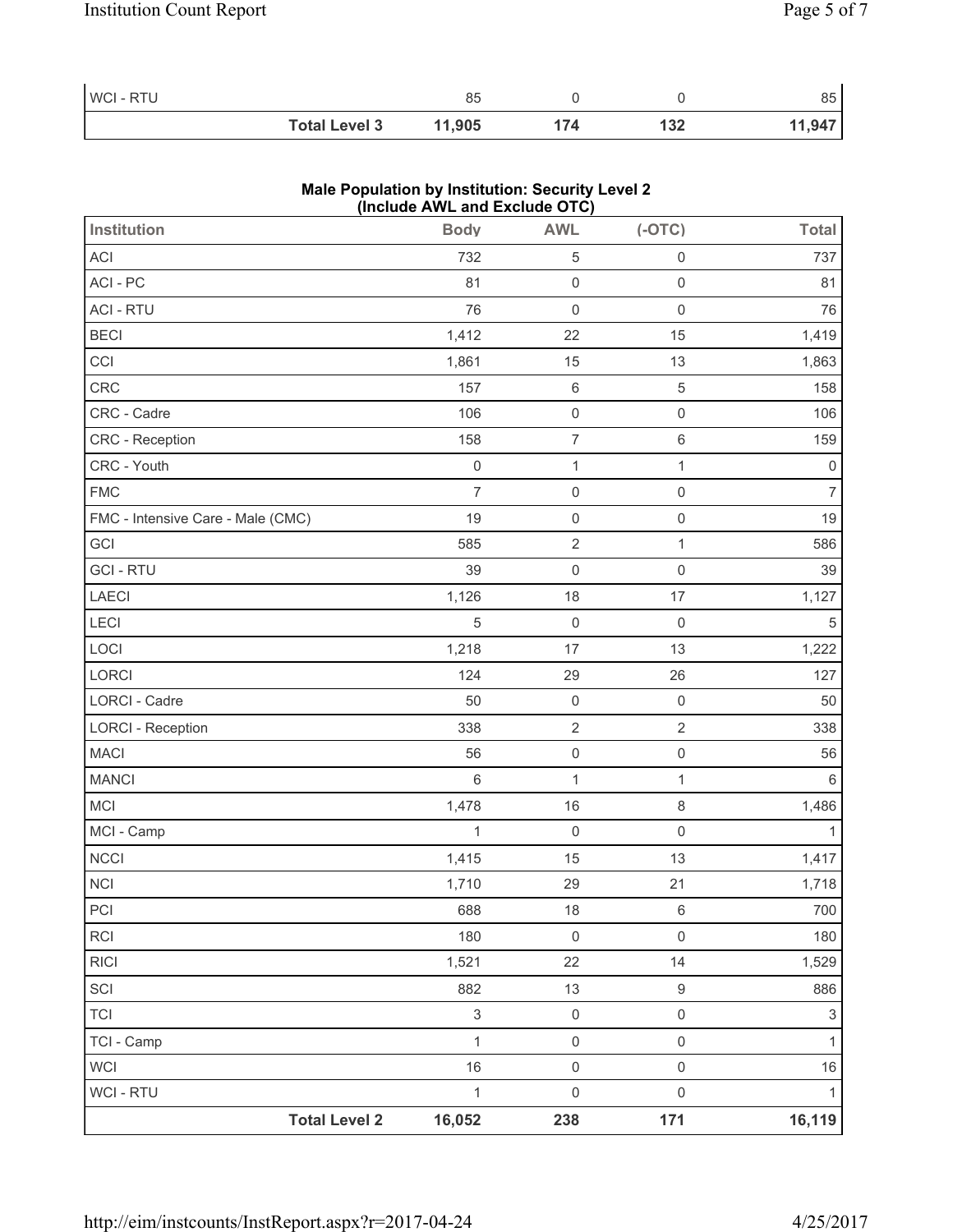|                                   | (III)          |                           |                     |                |
|-----------------------------------|----------------|---------------------------|---------------------|----------------|
| <b>Institution</b>                | <b>Body</b>    | <b>AWL</b>                | $(-OTC)$            | <b>Total</b>   |
| ACI                               | 693            | $\,6\,$                   | 1                   | 698            |
| ACI - PC                          | $\overline{2}$ | $\mathsf{O}\xspace$       | $\mathbf 0$         | $\overline{2}$ |
| <b>ACI - RTU</b>                  | 32             | $\mathbf{1}$              | $\mathsf{O}\xspace$ | 33             |
| <b>BECI</b>                       | 786            | 13                        | $\overline{7}$      | 792            |
| <b>BECI</b> - Camp                | 483            | $\mathbf 1$               | $\mathbf{1}$        | 483            |
| CCI                               | 734            | $\,6\,$                   | 5                   | 735            |
| CRC                               | 122            | $\ensuremath{\mathsf{3}}$ | 3                   | 122            |
| CRC - Reception                   | 83             | $\mathbf 5$               | 3                   | 85             |
| <b>FMC</b>                        | 401            | 13                        | $\mathbf 1$         | 413            |
| FMC - Intensive Care - Male (CMC) | 22             | $\mathbf 0$               | $\mathsf{O}\xspace$ | 22             |
| GCI                               | 558            | 14                        | $\boldsymbol{9}$    | 563            |
| GCI - Camp                        | 762            | $\mathbf 1$               | $\mathbf{1}$        | 762            |
| <b>GCI-RTU</b>                    | 15             | $\mathsf{O}\xspace$       | $\mathbf 0$         | 15             |
| LAECI                             | 649            | $\mathbf 5$               | 5                   | 649            |
| LECI                              | 8              | $\sqrt{2}$                | $\mathbf{1}$        | 9              |
| LECI - Camp                       | 157            | $\mathsf{O}\xspace$       | $\mathbf 0$         | 157            |
| LOCI                              | 1,011          | $\overline{2}$            | $\mathbf{1}$        | 1,012          |
| LORCI                             | 57             | 13                        | 12                  | 58             |
| <b>LORCI - Cadre</b>              | $\mathsf g$    | $\mathsf{O}\xspace$       | $\mathsf{O}\xspace$ | $9\,$          |
| <b>LORCI - Reception</b>          | 187            | $\mathbf{1}$              | $\mathsf{O}\xspace$ | 188            |
| MACI - Minimum                    | 1,297          | $\,8\,$                   | 5                   | 1,300          |
| <b>MANCI</b>                      | 23             | $\overline{7}$            | $\overline{4}$      | 26             |
| MANCI - Camp                      | 415            | $\mathsf{O}\xspace$       | $\mathbf 0$         | 415            |
| MCI                               | 477            | $10$                      | 3                   | 484            |
| MCI - Camp                        | 339            | $\mathsf{O}\xspace$       | $\mathsf{O}\xspace$ | 339            |
| NCCI                              | 991            | $10$                      | 4                   | 997            |
| NCCI - Camp                       | 470            | $\mathsf{O}\xspace$       | $\mathsf 0$         | 470            |
| <b>NCI</b>                        | 741            | $\overline{7}$            | $\overline{4}$      | 744            |
| OSP                               | $\overline{2}$ | $\overline{4}$            | $\mathbf{1}$        | 5              |
| OSP - Camp                        | 94             | $\overline{2}$            | 1                   | 95             |
| PCI                               | 1,332          | 22                        | $\,6$               | 1,348          |
| <b>RICI</b>                       | 1,054          | 18                        | $\hbox{9}$          | 1,063          |
| SCI                               | 1,137          | $10$                      | $\mathbf{1}$        | 1,146          |
| <b>TCI</b>                        | 40             | $\overline{4}$            | $\mathfrak{S}$      | 41             |
| TCI - Camp                        | 454            | $\mathsf{O}\xspace$       | $\mathsf{O}\xspace$ | 454            |
| <b>TOCI</b>                       | 139            | $\mathsf 3$               | $\mathbf{1}$        | 141            |
| <b>Total Level 1</b>              | 15,776         | 191                       | 92                  | 15,875         |

#### **Male Population by Institution: Security Level 1 (Include AWL and Exclude OTC)**